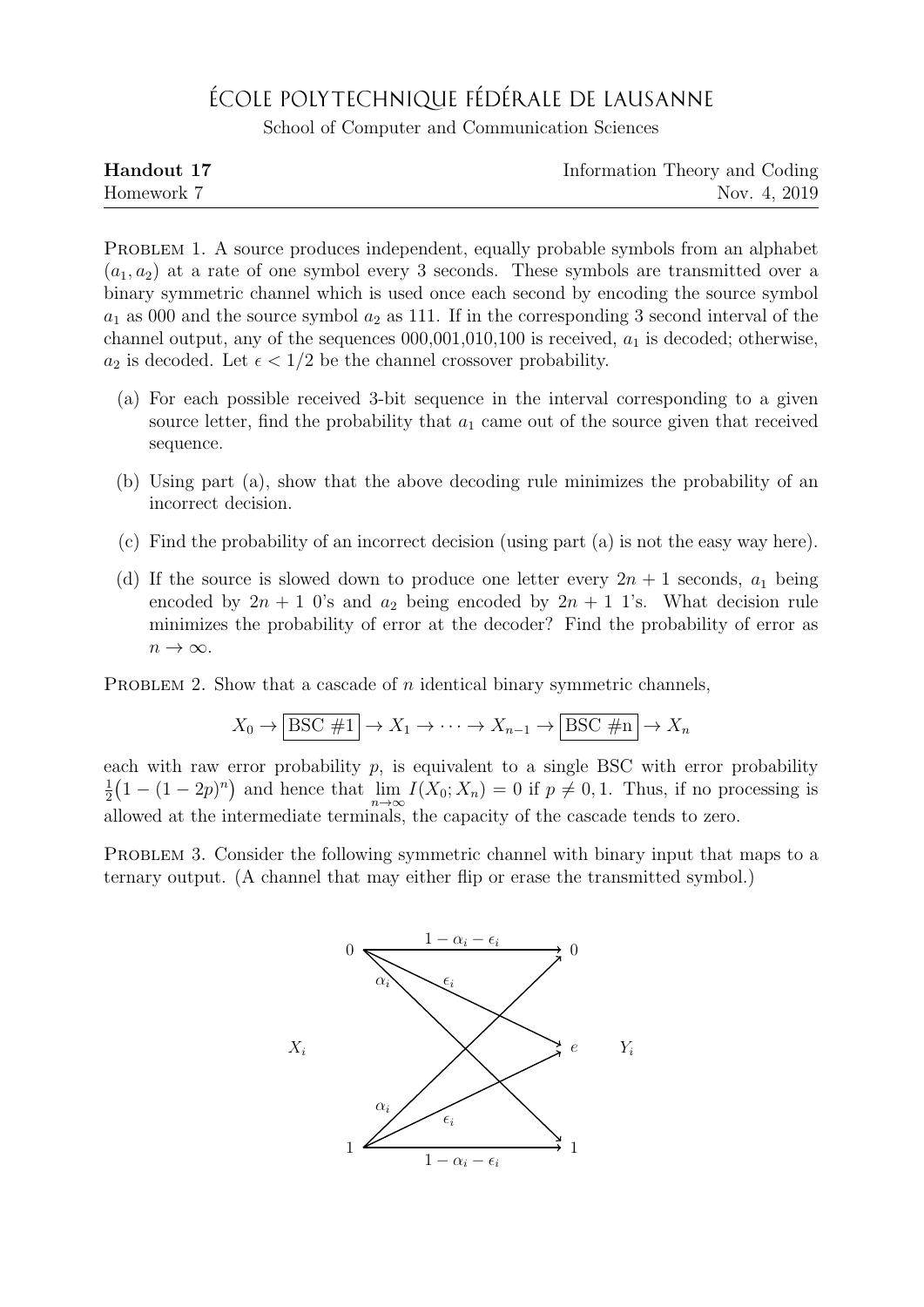In other words,

$$
p_i(y_i|0) = \begin{cases} 1 - \alpha_i - \epsilon_i, & y_i = 0 \\ \epsilon_i, & y_i = e \\ \alpha_i, & y_i = 1 \end{cases} \qquad \alpha_i, \epsilon_i \in [0, 1], \quad \alpha_i + \epsilon_i \le 1
$$

and vice versa for  $p_i(y_i|1)$ . Also,  $Y_i$ 's are independent of each other given  $X_i$ 's. (i.e.  $p(y_1^n | x_1^n) = \prod_{i=1}^n p_i(y_i | x_i)$  for any  $n \ge 1$ ).

- (a) Suppose the channel is not time varying, that is  $\alpha_i = \alpha$  and  $\epsilon_i = \epsilon$ . Find the capacity  $C = \max_{p(x)} I(X;Y)$
- (b) What are the special cases when  $\alpha = 0, \epsilon \neq 0$  and  $\alpha \neq 0, \epsilon = 0$ ? What happens when  $\alpha + \epsilon = 1$ ?
- (c) Now, suppose that the channel is time varying, that is, for each channel use  $\alpha_i$ 's and  $\epsilon_i$ 's differ. Find  $\max_{p(x_1^n)} I(X_1^n; Y_1^n)$ .

PROBLEM 4.

In the lectures, we have seen that Shannon's proof of the achievability bound relies on probabilistic methods, i.e., random coding in this case. In this problem, we will derive a similar achievability bound based on a greedy construction of the codebook.

Let  $\mathcal{X}, \mathcal{Y}$  be the discrete input and output alphabets with  $\mathcal{X}$  being endowed with distribution  $p_X$ . Let  $W(y|x)$  be the channel transition probabilities which describe the discrete memoryless channel (DMC)  $W$ . Let  $M$  be size of the codebook.

As usual, there is a decoding function  $d: \mathcal{Y} \to [M]$  such that  $d(y) = m$ ,  $\forall y \in D_m$ ,  $\forall m$ , where  ${D_m}_{m=1}^M$  are the disjoint decoding regions for messages in [M]. Our objective is to construct the codebook and the decoding regions associated with each codeword.

Now for every  $x \in \mathcal{X}$ , and for  $\gamma > 0$ , define preliminary decoding regions as follows:

$$
E_x = \{ y \in \mathcal{Y} : W(y|x) \ge \gamma W(y) \}
$$

where  $W(y) = \sum_{x} W(y|x)p(x)$ . (Note that these regions might overlap, so these are not the actual decoding regions.)

(a) Fix an  $\epsilon > 0$  satisfying  $Pr(W(Y|X) < \gamma W(Y)) \leq \epsilon$ . Show that there exists a  $c \in \mathcal{X}$ such that  $Pr(E_c|X=c) \geq 1-\epsilon$ .

Now, we devise the following algorithm.

- 1. Add  $c_1$  to the codebook such that  $Pr(E_{c_1}|X=c_1) \geq 1-\epsilon$ , set  $D_1 = E_{c_1}$ .
- 2. Add  $c_2$  to the codebook such that  $Pr(E_{c_2} \setminus D_1 | X = c_2) \ge 1 \epsilon$ , set  $D_2 = E_{c_2} \setminus D_1$ . . . .
- 3. Add  $c_M$  to the codebook such that  $Pr(E_{c_M} \setminus \bigcup_{j=1}^{M-1} D_j | X = c_M) \ge 1 \epsilon$ , set  $D_M =$  $E_{c_M} \setminus \bigcup_{j=1}^{M-1} D_j.$
- 4. Terminate the algorithm if there is no other  $c_{m'} \in \mathcal{X} \setminus \{c_1, \ldots, c_M\}$  satisfying  $Pr(E_{c_{m'}} \setminus$  $\bigcup_{j=1}^M D_j | X = c_{m'} \big) \geq 1 - \epsilon.$